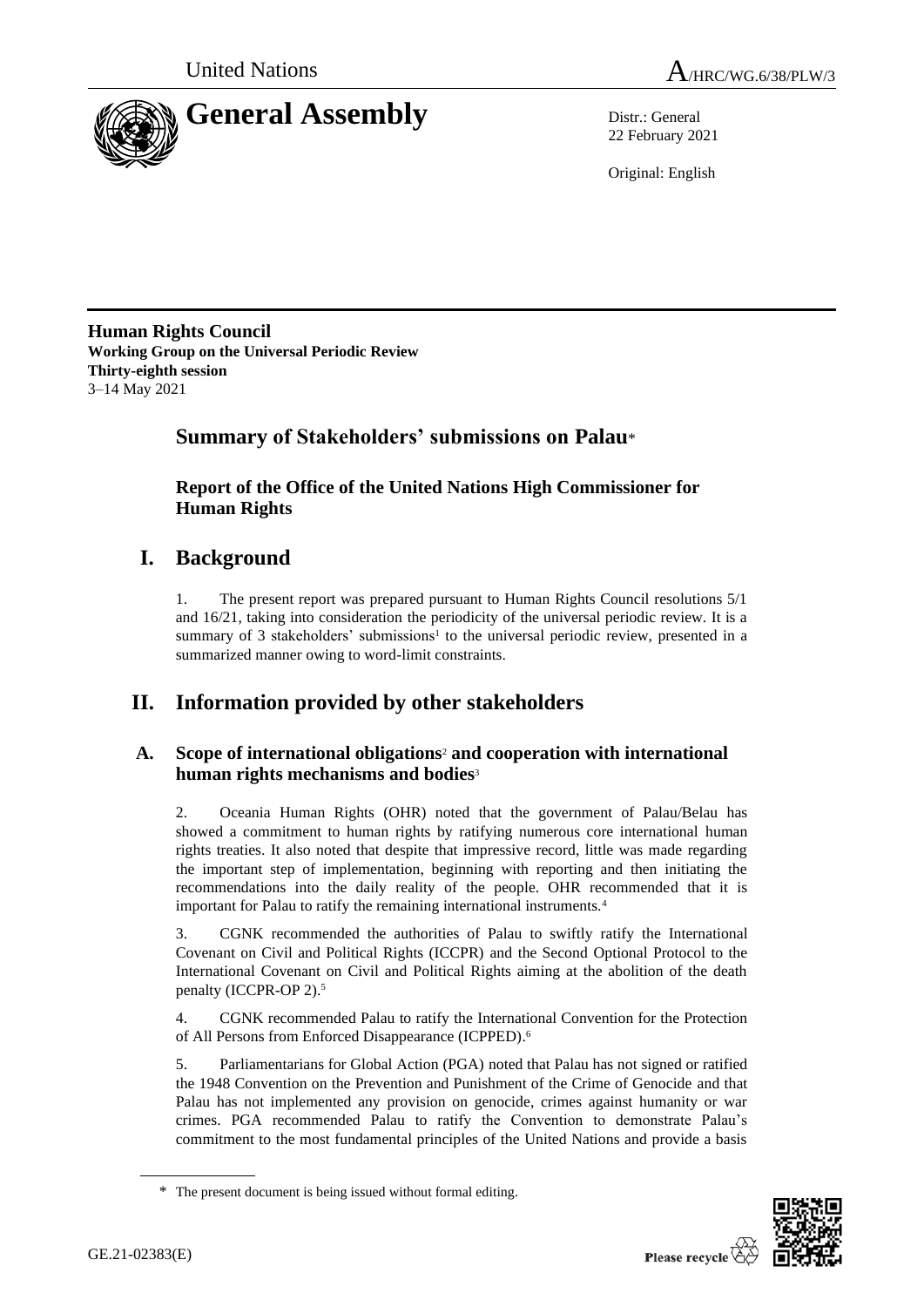for action by the State to prevent the crime of genocide. <sup>7</sup> The Center for Global Nonkilling (CGNK) also strongly recommended to the authorities of Palau to urgently ratify the Convention on the Prevention and Punishment of the Crime of Genocide. 8

6. PGA noted that Palau has not signed nor acceded to the Rome Statute of the International Criminal Court and has not ratified the Agreement on the Privileges and Immunities of the International Criminal Court (APIC). PGA added that Palau signed a Bilateral Non-Surrender Agreement with the United States of America on 3 September 2002, noting that Palau is a staunch military ally of the US, which may constitute an impediment to further progress on the accession to the Rome Statute. PGA recommended Palau to accede to and implement the Rome Statute as such step will not only equip the domestic legislation with tools to address grave human rights violations, but it will also serve to express solidarity with victims of mass atrocity crimes. In addition, it will make a powerful foreign policy statement reaffirming Palau's commitment to the respect of human rights and international justice. Additionally it recommended ratifying the Agreement on Privileges and Immunities of the International Criminal Court.<sup>9</sup>

7. PGA recommended Palau to ratify the Convention on the Non-Applicability of Statutory Limitations to War Crimes and Crimes Against Humanity.<sup>10</sup>

8. OHR recommended Palau to issue an open invitation to all UN Human Rights Council Special Procedures.

9. OHR recommended Palau to immediately call and coordinate with NGOs and universities in the region for a national meeting that will provide the skills and strategies to assist the government to catch up with its responsibilities under international human rights law. It urged Palau to seek experts in the region to assist with acknowledging the future responsibilities of the State to its citizens as it ratifies the remaining international instruments.<sup>11</sup>

### **B. National human rights framework**<sup>12</sup>

10. OHR noted that although Palau has taken preliminary steps to establish a National Human Rights Institution, the project is not yet finalized. It noted that international cooperation and support in this regard are critical to address and ensure the basic human rights of the people. For instance, the Government's intention to establish a national human rights institution required specialized resources and Palau would be seeking assistance from its partners to realize this. While due to limited capacity in human resources and expertise, it is understandable that Palau continues to seek external technical and funding assistance. As it is committed to fulfilling its human rights obligations, Palau also seeks assistance from the members of the Human Rights Council, which should take into consideration the special circumstances when proposing further recommendations. OHR encouraged Palau to finalize this project and recommended the Government of Palau to establishment of a National Human Rights Institution in line with the Paris Principles and with the full participation of civil society.<sup>13</sup>

11. OHR noted that human rights education is an important means to ensure continued cultural respect. It noted that it is important for Palau to organize and coordinate a creative curriculum that moves beyond the textbooks to culturally based popular education. It called on Palau to use plays and other techniques that transcend traditional education. It asked if Palau will develop a national plan of action for human rights education? It recommended that Palau works with regional and international NGOs to conduct trainings in human rights education and also translate the various international instruments it has ratified into the indigenous languages of its citizens.<sup>14</sup>

CGNK recommended to all States in the Pacific Region to set up as soon as may be a regional human rights legal mechanism.15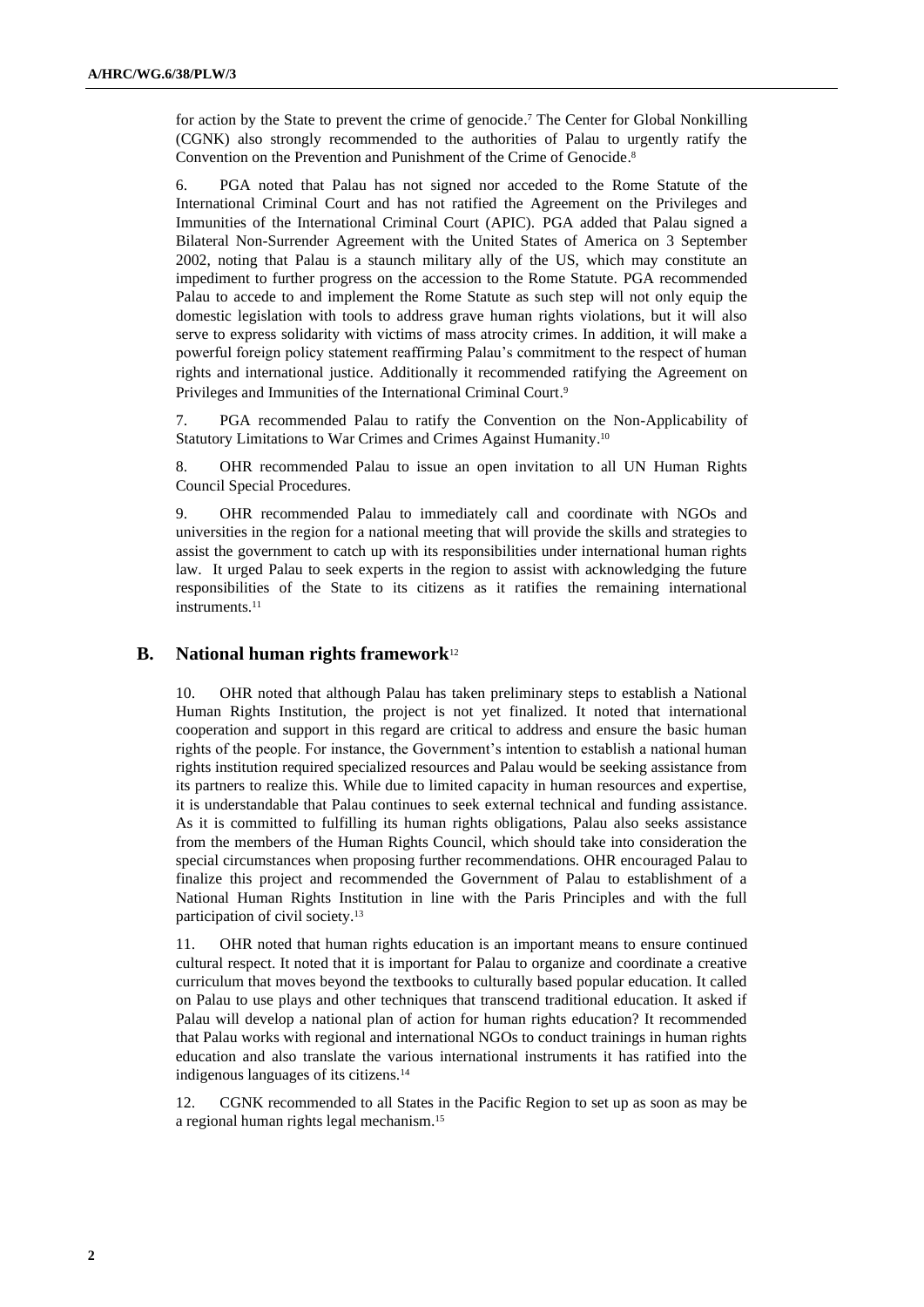### **C. Implementation of international human rights obligations, taking into account applicable international humanitarian law**

#### **1. Cross-cutting issues**

#### *Development, the environment, and business and human rights*<sup>16</sup>

13. OHR noted that one of the most prominent challenges faced by Palau is climate change, which affected people's livelihood, access to food, water, and property. It encouraged Palau to keep on building relations with stakeholders, regional and international organizations and institutions, and development partners to address climate change.<sup>17</sup>

14. OHR noted that in Palau, direct impacts from climate change are expected to include sea-level rise, more extreme weather events, changes in seasonal rainfall, temperature regime changes, and increasing ocean acidification. These direct impacts will have indirect and cumulative impacts on natural and human systems (including human health), and on Palau's economy. In this regard, increasing atmospheric temperatures and saltwater inundation as a result of climate change can bring important negative consequence for the Palauan population provided this can threaten freshwater supplies. It noted that Palau has developed the Climate Change Policy and Action Plan for Climate & Disaster Resilient Low Emission Development, a policy that looks for adapting to impacts of climate change, preparing for and responding to disasters, and contributing to global efforts to reduce greenhouse gas emissions. The vision of this Policy is "Happy, healthy, sustainable and resilient Palauan communities in a changing world," or "A Belau a kldmokl, mesisiich, moduades, e klekar." In 2015, Palau took a great step in improving institutional arrangements for the energy sector Management. It observed that in implementing a recommendation made in the previous cycles, Palau signed into law the Energy Act in order to create an adequate institutional framework that determines the functions and authority required for effective energy administration as outlined in the National Energy Policy 2010. It was also glad to see that Palau submitted in 2015 the Intended Nationally Determined Contribution, which came into effect this year 2020 in order to achieve the objectives of the UN Framework Convention on Climate Change (UNFCCC). In addition to the efforts already made, OHR recommended Palau to take additional measures to fight climate change.<sup>18</sup>

15. OHR noted that Palau is one of the countries with the highest CO2 per capita emissions in the world. It was concerned that Palau's energy economy relies almost completely on fossil fuels and consists of an annual supply of approximately 14.5 million gallons of diesel fuel, and 15.8 million gallons of gasoline. Almost all of Palau's diesel consumption is for power generation, with the rest being used for transport. Most of the diesel consumed for transport is used by fishing vessels and state-owned ferries, with littleused for road transport. OHR recommended the Government of Palau to expand its renewable energy production and use, and diversification to reduce its CO2 emissions and lower their levels of dependency on imported fuels to improve the security of the existing electricity supply, which also is vulnerable to changes in prices.<sup>19</sup> OHR recommend the Government of Palau to revise the taxes and policies to encourage the import and sale of appliances, vehicles, and boats having the highest energy efficiency; and with development of energy efficiency standards for new buildings and renovations including homes, businesses, and government premises.<sup>20</sup>

16. OHR noted that the environment is essential to the future of Palau. The spiritual relationship to the land must be reaffirmed by the state through laws and programs that guarantee the right to the land for each community. It urged Palau to focus on the international instruments, such as the UNFCCC and specifically the Nationally Determined Contribution Process in the Paris Agreement. It asked if Palau could explain its national actions to promote and protect the unique relationship to the land and ocean? It also asked if Palau will focus on new ideas and instruments being proposed to hold corporations accountable for pollution and destruction of the environment? OHR recommended Palau to work closely with its citizens to rededicate itself to environmental protection. It also called in Palau to lead in international negotiations regarding climate change. In addition, if Palau will host a National Determined Contribution for Paris Agreement and also the SDGs